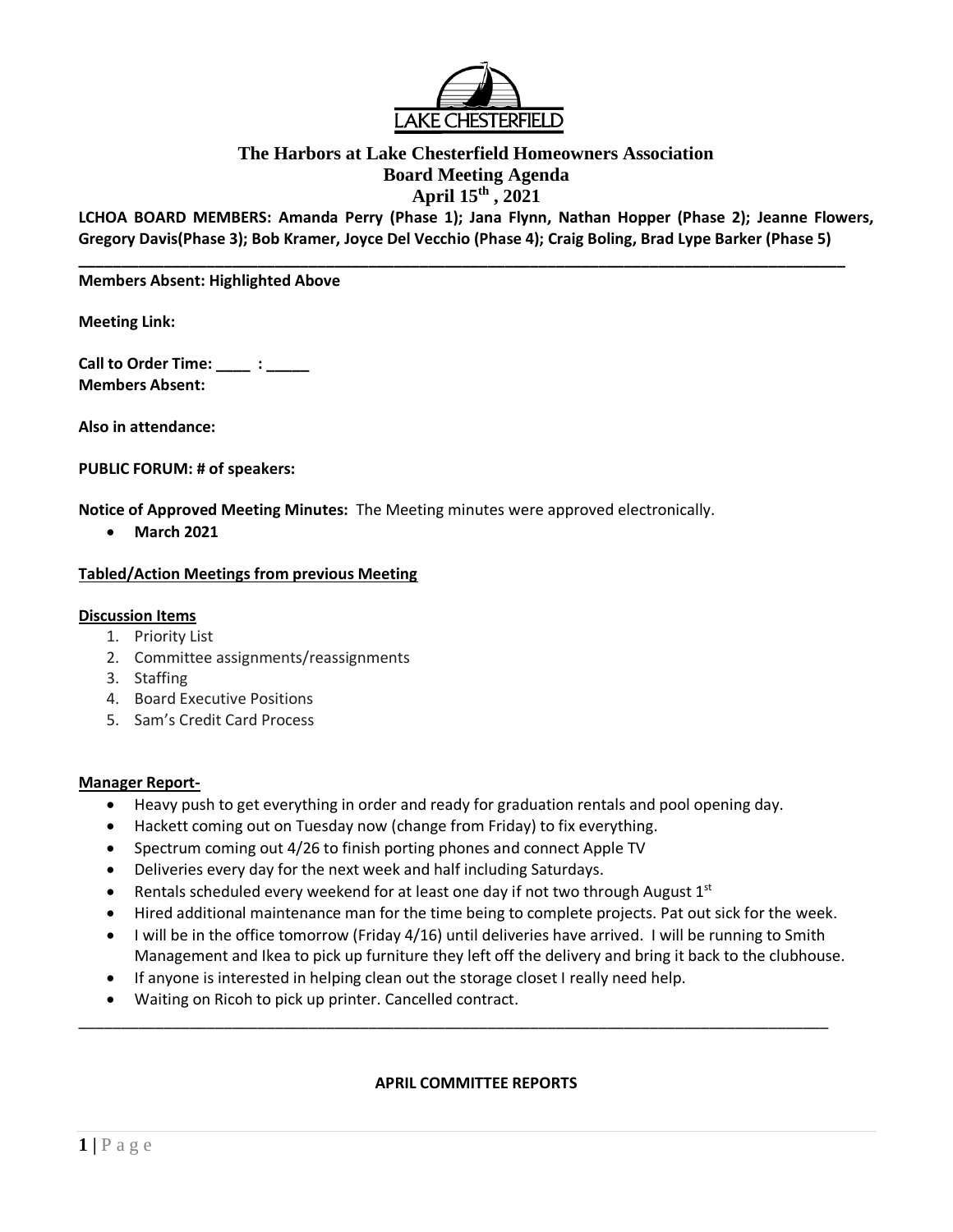

## **The Harbors at Lake Chesterfield Homeowners Association Board Meeting Agenda April 15th , 2021**

### **Architectural Control Committee**

**Committee Members: Chair: Craig Bowling; Additional Board Member: Nathan Hopper**

- 1. General Update
- 2. Discussion on CCR Process- What is needed to begin moving forward

#### **Finance Committee**

**Committee Members**: **Chair N/A Bob Kramer** *Interim***; Additional Board Member: Jeanne Flowers**

- 1. General Update
- 2. Tracking operational and capital reserve projects

#### **Marina Club Committee**

#### **Committee Members: Chair: Amanda Perry; Additional Board Members: Sam Hoene**

- 1. General Update
- 2. Plan to submit marina club rules
- 3. Discussion on hourly rentals

#### **Grounds Committee Committee Members: Chair: Bob Kramer; Additional Board Members: John Cowell**

- 1. General Update
- 2. Clean Up Day

## **Pool Committee**

**Committee members: Chair: Jana Flynn; Additional Board Members: Amanda Perry** 

1. General Update

## **Lake Committee**

**Committee Members: Chair: John Cowell; Additional Board Members: Pat Ward**

1. Lake Update

# **Legal & Operational Committee**

**Committee Members: Chair: Joyce Del Vecchio; Additional Board Members: Jana Flynn & Nathan Hopper**

- 1. General Update
	- a. Update on new indentures, bylaws, rules, regulations and timelines for each